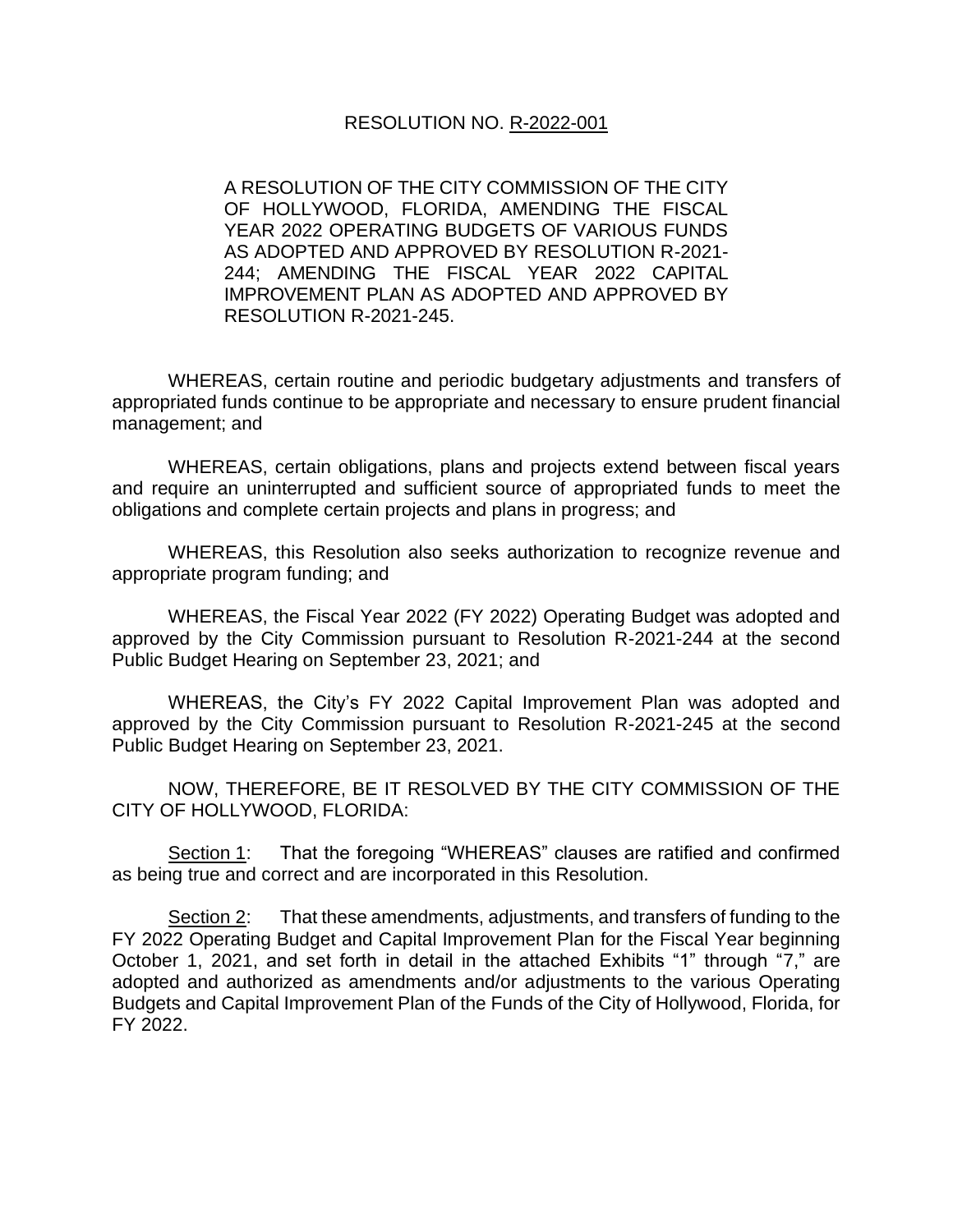A RESOLUTION OF THE CITY COMMISSION OF THE CITY OF HOLLYWOOD, FLORIDA, AMENDING THE FISCAL YEAR 2022 OPERATING BUDGETS OF VARIOUS FUNDS AS ADOPTED AND APPROVED BY RESOLUTION R-2021-244; AMENDING THE FISCAL YEAR 2022 CAPITAL IMPROVEMENT PLAN AS ADOPTED AND APPROVED BY RESOLUTION R-2021-245.

Section 3: That the Department of Financial Services is authorized to establish such line-item accounts as may be necessary to properly monitor and track appropriations.

Section 4: That this Resolution shall be in full force and effect immediately upon its passage and adoption.

PASSED AND ADOPTED this 19th day of January 2022.

 $\frac{1}{2}$  ,  $\frac{1}{2}$  ,  $\frac{1}{2}$  ,  $\frac{1}{2}$  ,  $\frac{1}{2}$  ,  $\frac{1}{2}$  ,  $\frac{1}{2}$  ,  $\frac{1}{2}$  ,  $\frac{1}{2}$  ,  $\frac{1}{2}$  ,  $\frac{1}{2}$  ,  $\frac{1}{2}$  ,  $\frac{1}{2}$  ,  $\frac{1}{2}$  ,  $\frac{1}{2}$  ,  $\frac{1}{2}$  ,  $\frac{1}{2}$  ,  $\frac{1}{2}$  ,  $\frac{1$ JOSH LEVY, MAYOR

ATTEST:

\_\_\_\_\_\_\_\_\_\_\_\_\_\_\_\_\_\_\_\_\_\_\_\_\_\_\_\_\_\_\_\_\_\_ PATRICIA A. CERNY, MMC CITY CLERK

APPROVED AS TO FORM AND LEGAL SUFFICIENCY for the use and reliance of the City of Hollywood, Florida, only.

\_\_\_\_\_\_\_\_\_\_\_\_\_\_\_\_\_\_\_\_\_\_\_\_\_\_\_\_\_\_\_\_\_\_

DOUGLAS R. GONZALES CITY ATTORNEY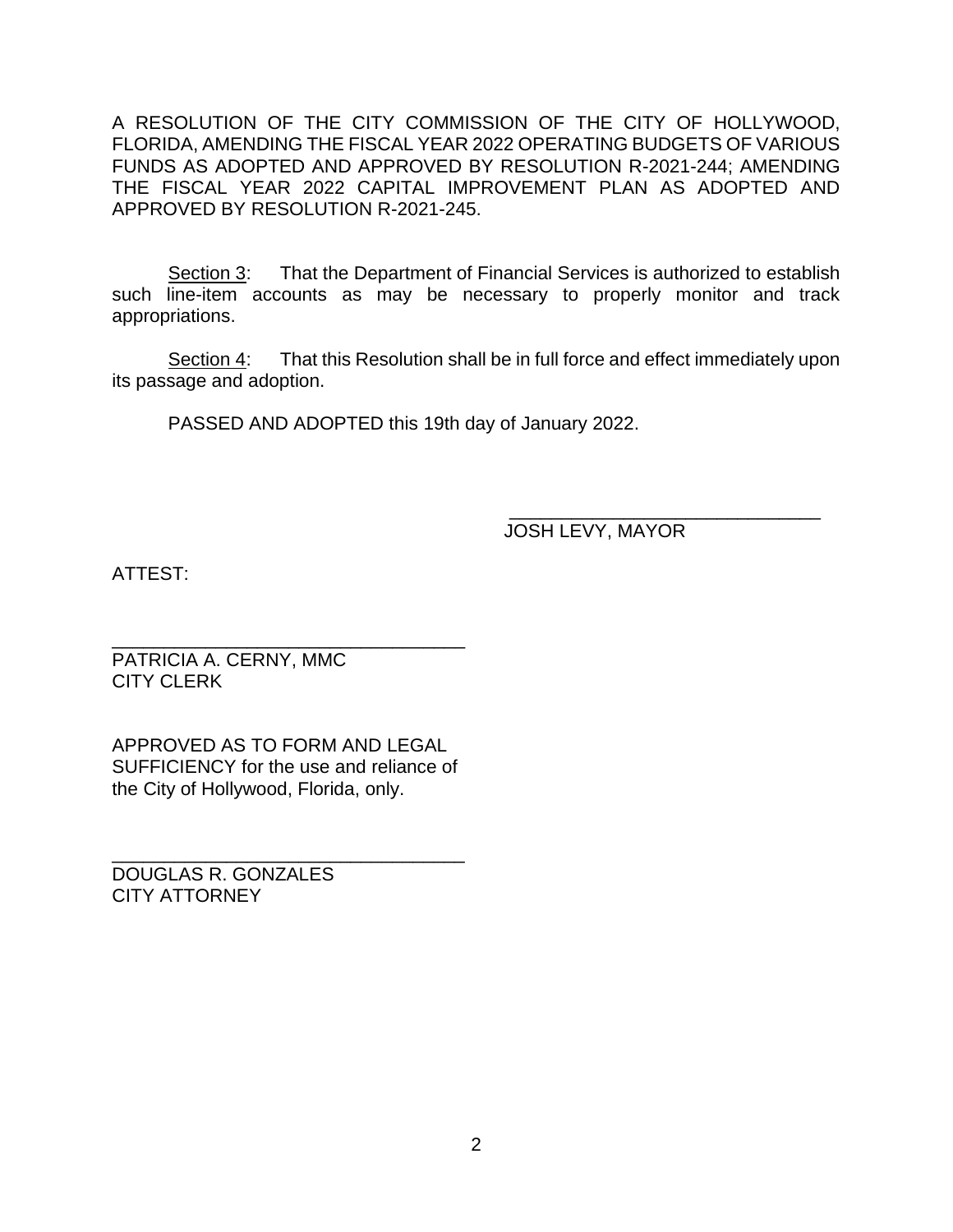## **Exhibit 1: Budget Amendments General Fund**

This item transfers funds from General Fund contingency to the General Capital Fund to cover the cost differential of the pothole machine (based on an updated quote).

| <b>Transfer From:</b> |                                        |        |
|-----------------------|----------------------------------------|--------|
| <b>Description</b>    | <b>Account Number</b>                  | Amount |
| Contingency           | 001.190104.51900.559010.000000.000.000 | 35.000 |

**Transfer To:**

**Description Account Number Amount Amount** Transfer to General Capital Improvement 001.190102.58100.591390.000000.000.000 35,000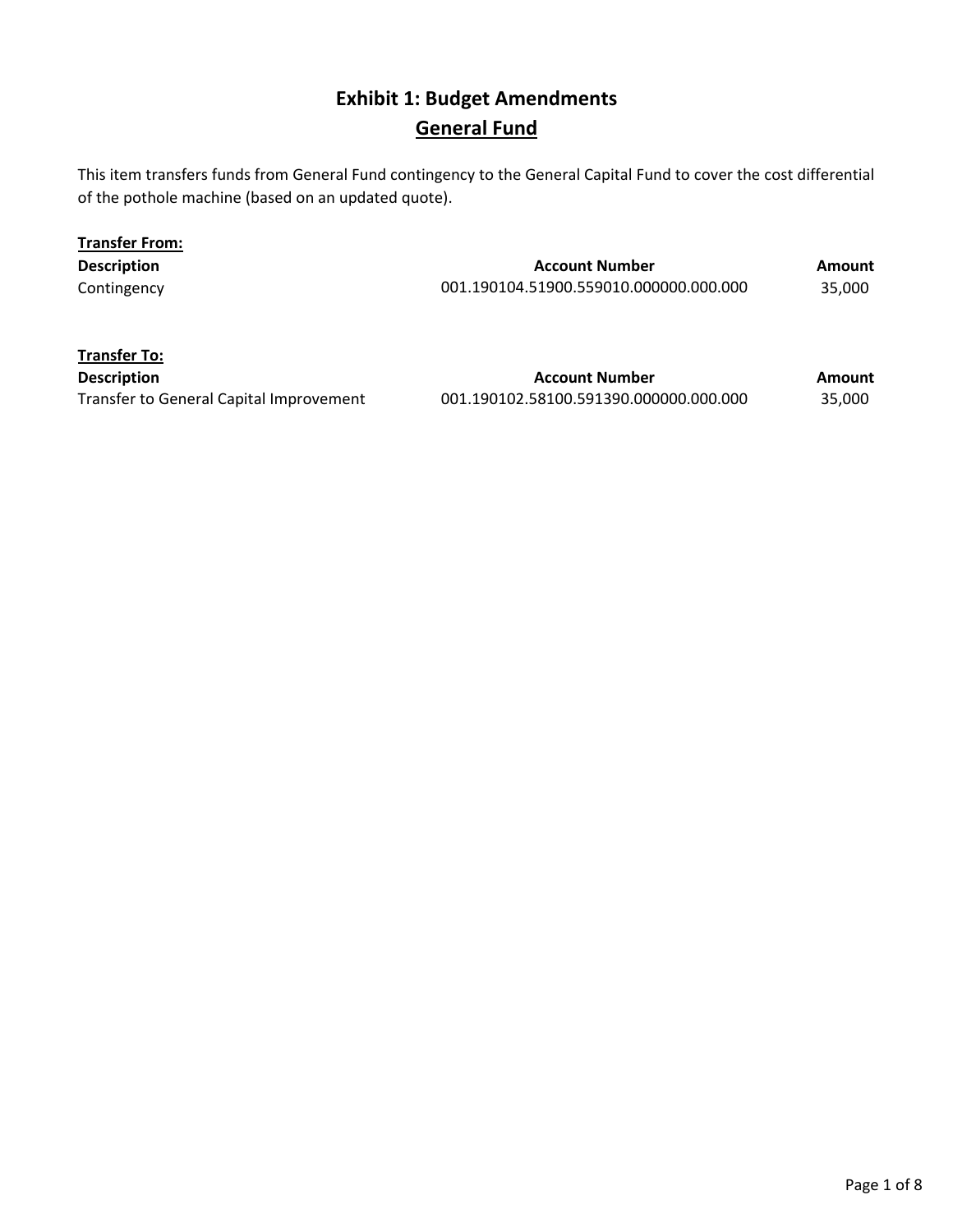#### **Exhibit 2: Budget Amendments Police Grants Fund**

This item recognizes the FDOT- Safety Highway - Speed and Aggressive Grant proceeds and allocates it for eligible overtime costs and the purchase of speed measurement and radar equipment.

| Revenue:                                 |                                        |        |
|------------------------------------------|----------------------------------------|--------|
| <b>Description</b>                       | <b>Account Number</b>                  | Amount |
| FDOT Speed and Aggressive Grant Proceeds | 113.209804.33100.331220.001496.000.000 | 60,000 |
| <b>Expenditures:</b>                     |                                        |        |
| <b>Description</b>                       | <b>Account Number</b>                  | Amount |
| Overtime                                 | 113.209804.52100.514120.001496.000.000 | 40,000 |
| Equipment                                | 113.209804.52100.552140.001496.000.000 | 20,000 |
|                                          |                                        |        |
| <b>Subtotal</b>                          |                                        | 60,000 |

This item recognizes Enhanced Marine Law Enforcement Grant (EMLEG) proceeds and allocates it for eligible overtime and training expenses.

| Revenue:              |                                        |        |
|-----------------------|----------------------------------------|--------|
| <b>Description</b>    | <b>Account Number</b>                  | Amount |
| <b>EMLEG Proceeds</b> | 113.209804.33700.337230.001515.000.000 | 63.368 |

| <b>Expenditures:</b> |                                        |        |
|----------------------|----------------------------------------|--------|
| <b>Description</b>   | <b>Account Number</b>                  | Amount |
| Overtime             | 113.209804.52100.514120.001515.000.000 | 60,368 |
| <b>Training</b>      | 113.209804.52100.540030.001515.000.000 | 3,000  |
| <b>Subtotal</b>      |                                        | 63.368 |

This item recognizes and appropriates the Consolidated Rail Infrastructure and Safety Improvements Grant proceeds to cover overtime expenses related to railroad safety enforcement.

| Revenue:              |                       | Amount  |
|-----------------------|-----------------------|---------|
| <b>Description</b>    | <b>Account Number</b> |         |
| <b>Grant Proceeds</b> | <b>TBD</b>            | 120,000 |
|                       |                       |         |
| <b>Expenditures:</b>  |                       | Amount  |
| <b>Description</b>    | <b>Account Number</b> |         |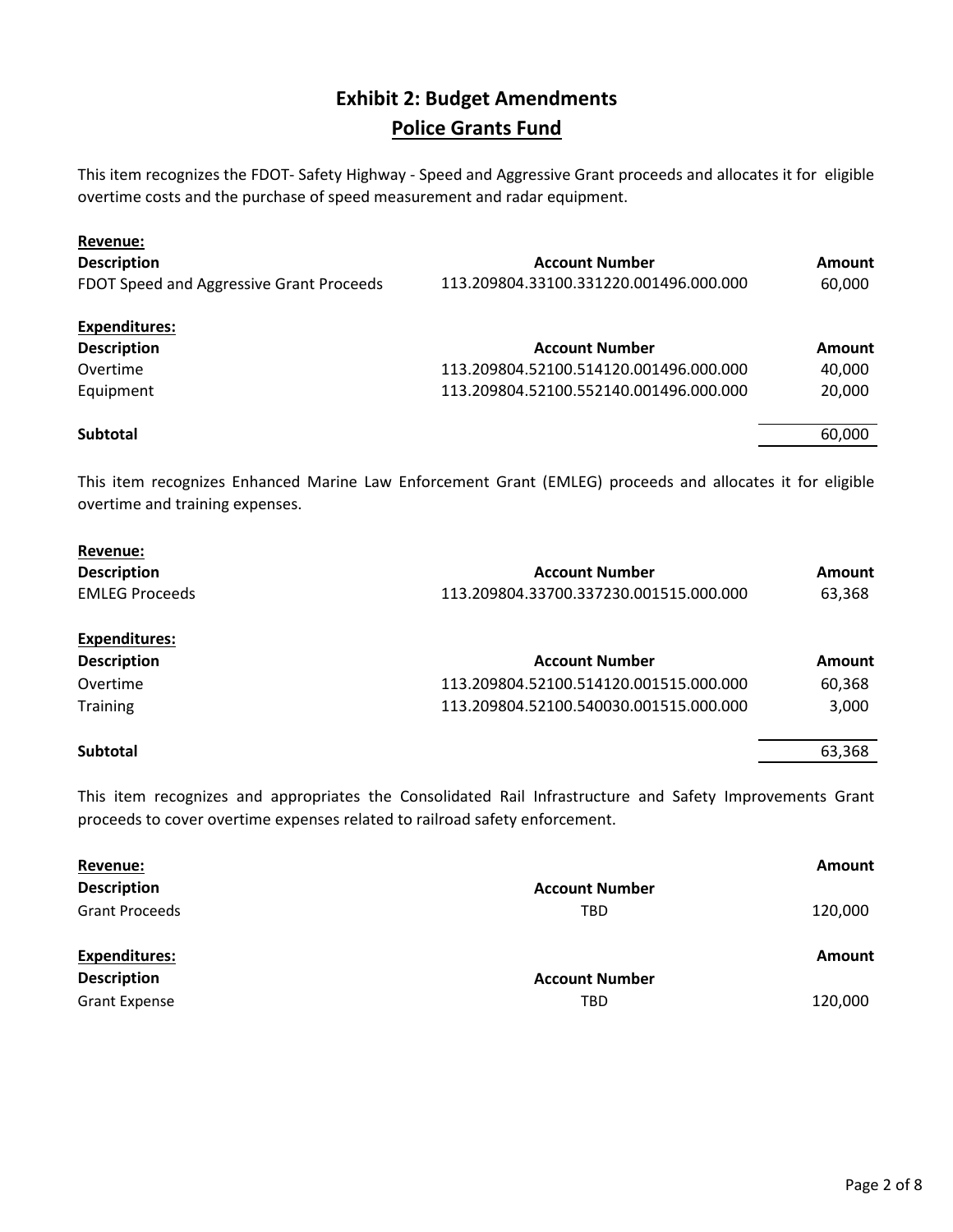## **Exhibit 2: Budget Amendments Police Grants Fund**

| Subtotal | 120,000 |
|----------|---------|
|          |         |

This item recognizes and appropriates State of Florida, Department of Health Grant for a portable mass spectrometer in order to improve opioid drug surveillance.

| Revenue:              |                       | Amount |
|-----------------------|-----------------------|--------|
| <b>Description</b>    | <b>Account Number</b> |        |
| <b>Grant Proceeds</b> | <b>TBD</b>            | 73,500 |
| <b>Expenditures:</b>  |                       | Amount |
| <b>Description</b>    | <b>Account Number</b> |        |
| <b>Grant Expense</b>  | <b>TBD</b>            | 73,500 |
| Subtotal              |                       | 73,500 |
|                       |                       |        |

This item recognizes and appropriates the Identity Theft and Fraud Grant from the Florida Department of Law Enforcement to conduct skimmer sweeps for illicit card readers throughout the City.

| Revenue:              |                       | <b>Amount</b> |
|-----------------------|-----------------------|---------------|
| <b>Description</b>    | <b>Account Number</b> |               |
| <b>Grant Proceeds</b> | <b>TBD</b>            | 10,000        |
| <b>Expenditures:</b>  |                       | <b>Amount</b> |
| <b>Description</b>    | <b>Account Number</b> |               |
| <b>Grant Expense</b>  | <b>TBD</b>            | 10,000        |
|                       |                       |               |
| Subtotal              |                       | 10,000        |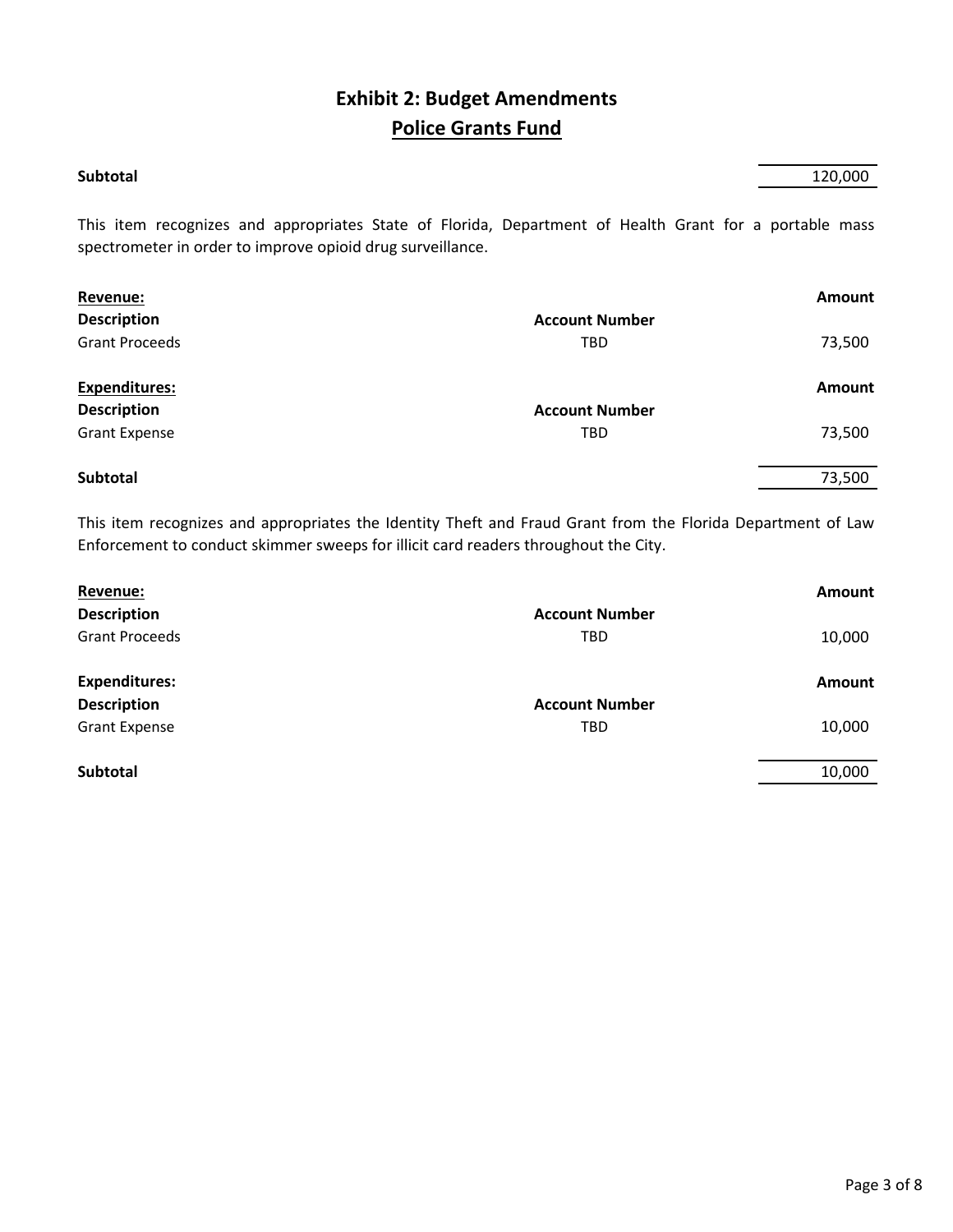# **Exhibit 3: Budget and Capital Amendments General Obligation Bond Fund**

This item reallocates available balance from the Hollywood West Sports Park project to the Cathy & Bob Anderson Park project to address facility needs in dire need of improvement.

| <b>Transfer From:</b>                                    |                                        |               |
|----------------------------------------------------------|----------------------------------------|---------------|
| <b>Description</b>                                       | <b>Account Number</b>                  | <b>Amount</b> |
| Hollywood West Sports Park - Construction<br>Improvement | 333.309901.57200.563010.001211.000.000 | 50,000        |
| <b>Transfer To:</b>                                      |                                        |               |
| <b>Description</b>                                       | <b>Account Number</b>                  | Amount        |
| Cathy & Bob Anderson Park - Construction                 |                                        |               |
| Improvement                                              | 333.309901.57200.563010.001201.000.000 | 50,000        |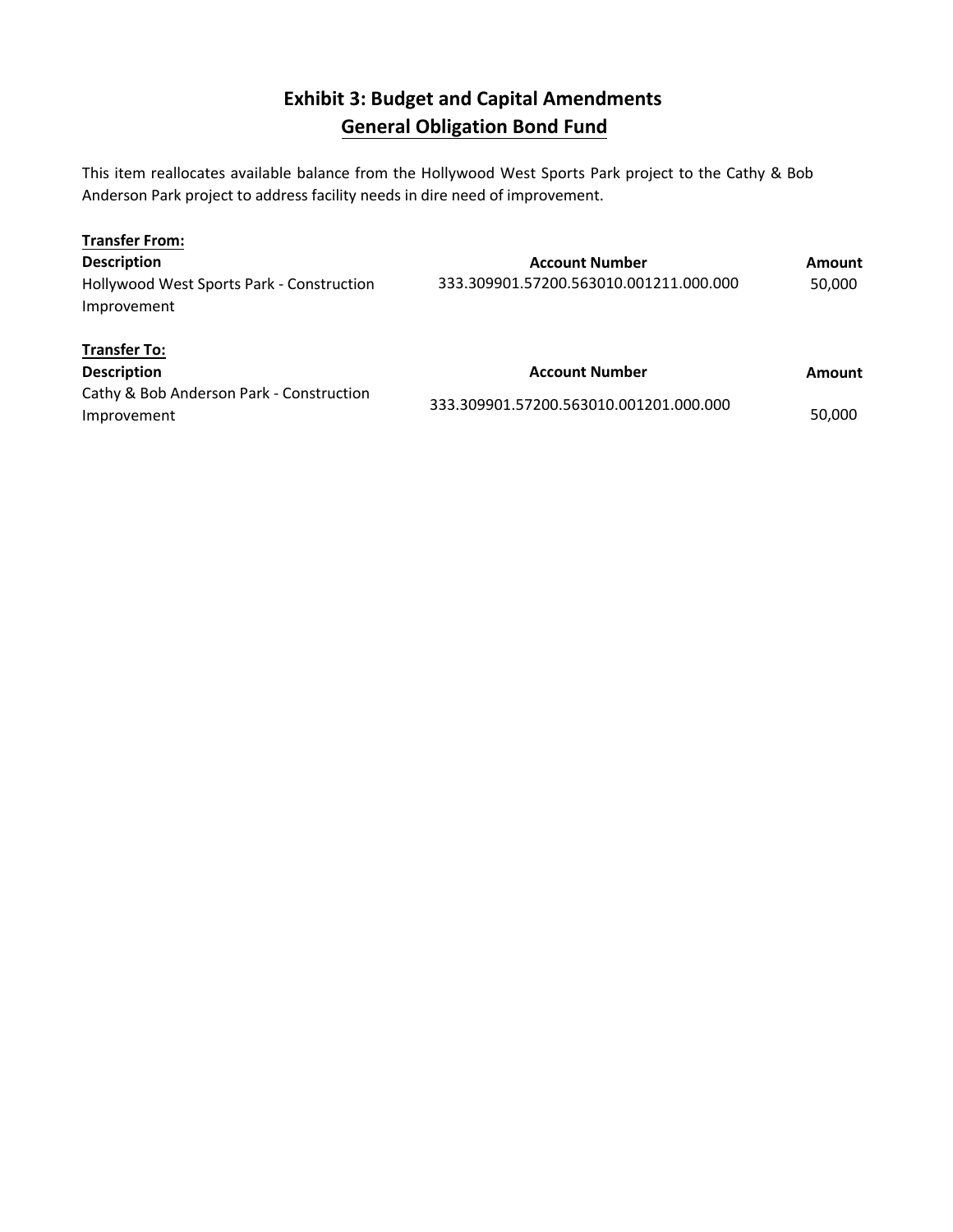## **Exhibit 4: Budget and Capital Amendments General Capital Outlay Fund**

This item recognizes and allocates a transfer from the General Fund to cover the cost differential of the pothole machine (based on an updated quote).

| <b>Transfer From:</b>                   |                                        |        |
|-----------------------------------------|----------------------------------------|--------|
| <b>Description</b>                      | <b>Account Number</b>                  | Amount |
| Transfer in from - General Fund - Other | 334.190107.38100.381016.000000.000.000 | 35.000 |

| <b>Transfer To:</b> |                                        |        |
|---------------------|----------------------------------------|--------|
| <b>Description</b>  | <b>Account Number</b>                  | Amount |
| Pothole machine     | 334.509901.51900.564530.001506.000.000 | 35.000 |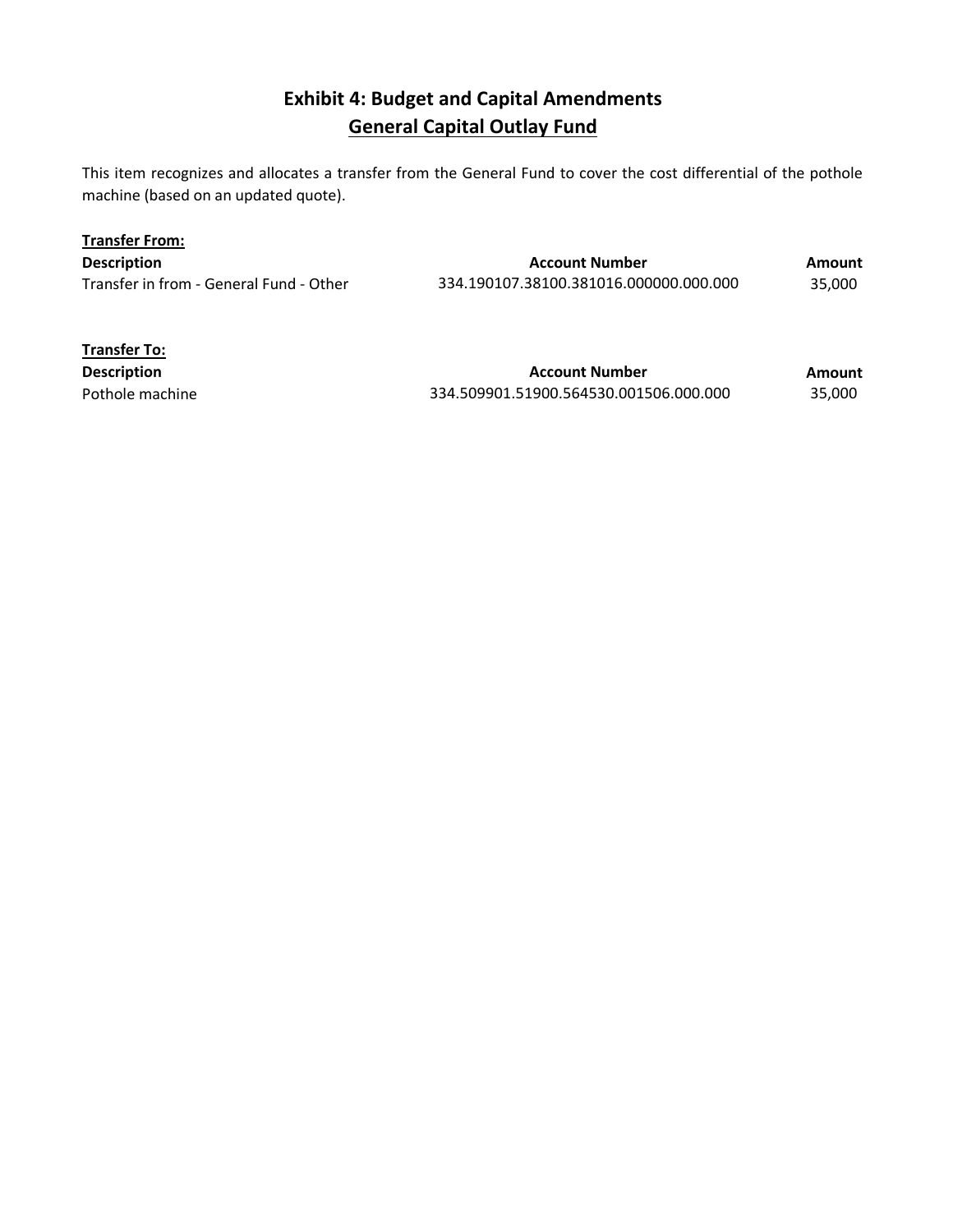#### **Exhibit 5: Budget and Capital Amendments Water and Sewer Fund**

This item allocates \$350,000 from the Water and Sewer capital improvement plan contingencies account to cover the cost of professional engineering services related to the design of sewer expansion.

| <b>Transfer From:</b>                    |                                        |         |
|------------------------------------------|----------------------------------------|---------|
| <b>Description</b>                       | <b>Account Number</b>                  | Amount  |
| Contingencies - Capital Improvement Plan | 442.409903.53600.599990.000457.000.000 | 350,000 |
| <b>Transfer To:</b>                      |                                        |         |

| <b>Description</b>                      | <b>Account Number</b>                  | Amount  |
|-----------------------------------------|----------------------------------------|---------|
| Capital Improvement Plan - Project 7110 | 442.409903.53600.563010.001520.000.000 | 350,000 |

This item allocates \$4,000,000 from Capital Improvement Plan Project 519 (7091) CWSE Hollywood Gardens and Capital Improvement Plan Contigency Accounts to the Capital Improvement Plan Project 1520 (7110) Sewer Expansion - Park Rd to 35 Ave Wilson St to Arthur St.

| <b>Transfer From:</b>                    |                                        |           |  |  |
|------------------------------------------|----------------------------------------|-----------|--|--|
| <b>Description</b>                       | <b>Account Number</b>                  | Amount    |  |  |
| Hollywood Gardens - Engineering and      |                                        |           |  |  |
| Architectural                            | 442.409901.53600.531210.000519.000.000 | 406,700   |  |  |
| Hollywood Gardens - Project Management   |                                        |           |  |  |
| <b>Services</b>                          | 442.409901.53600.531270.000519.000.000 | 37,500    |  |  |
| Contingencies - Capital Improvement Plan | 442.409903.53600.599990.000457.000.000 | 1,055,800 |  |  |
| Contingencies - Capital Improvement Plan | 442.409904.53600.599990.001430.000.000 | 2,500,000 |  |  |
| <b>Transfer To:</b>                      |                                        |           |  |  |
| <b>Description</b>                       | <b>Account Number</b>                  | Amount    |  |  |
| Capital Improvement Plan - Project 7110  | 442.409903.53600.563010.001520.000.000 | 4,000,000 |  |  |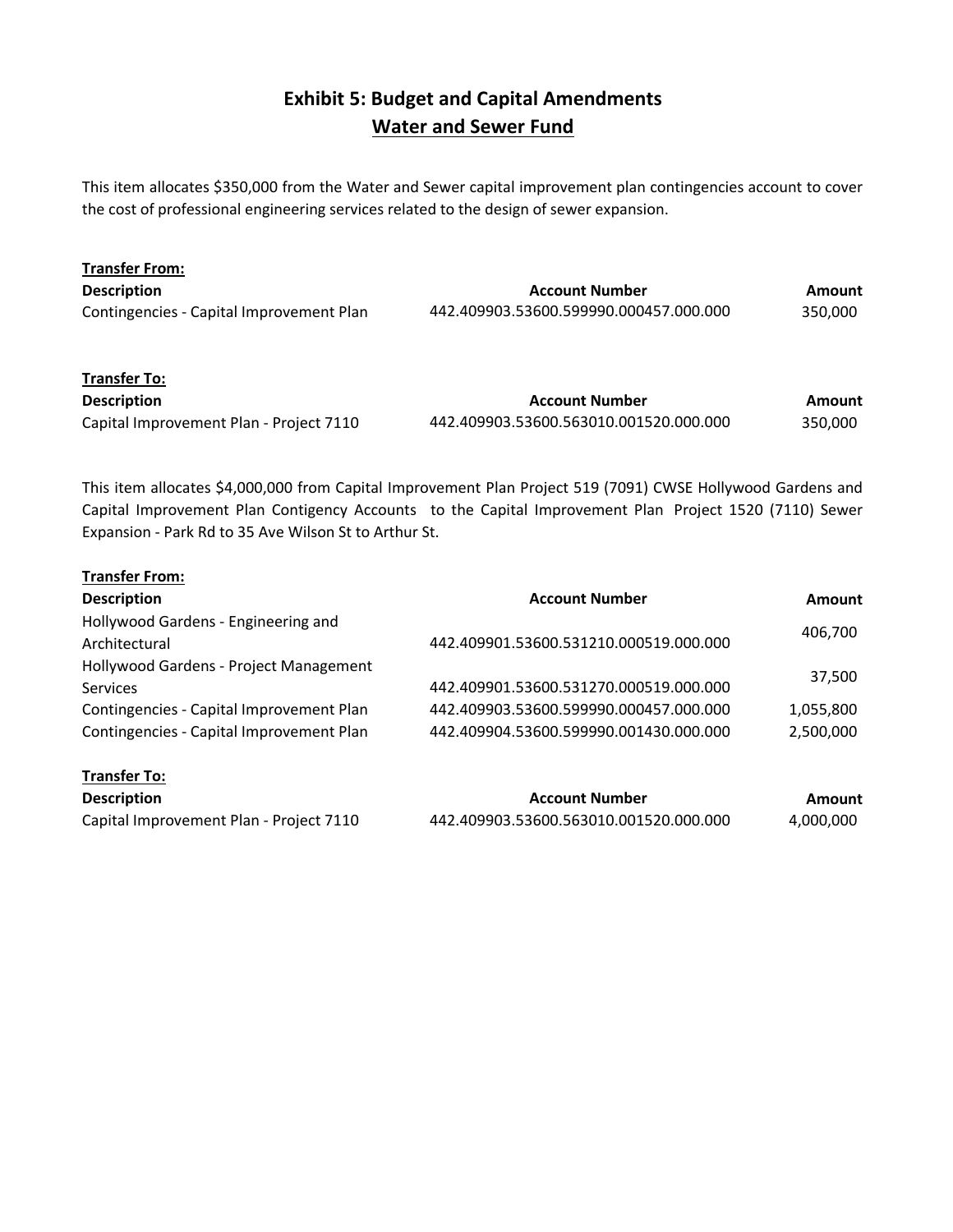# **Exhibit 6: Budget and Capital Amendments Central Services Fund**

This item combines available funds for similar capital projects.

| <b>Transfer From:</b> |                                        |        |
|-----------------------|----------------------------------------|--------|
| <b>Description</b>    | <b>Account Number</b>                  | Amount |
| <b>Fire Vehicles</b>  | 557.519901.51900.564520.000234.000.000 | 13.080 |

| <b>Transfer To:</b>  |                                        |        |
|----------------------|----------------------------------------|--------|
| <b>Description</b>   | <b>Account Number</b>                  | Amount |
| <b>Fire Vehicles</b> | 557.219901.51900.564520.000234.000.000 | 13.080 |